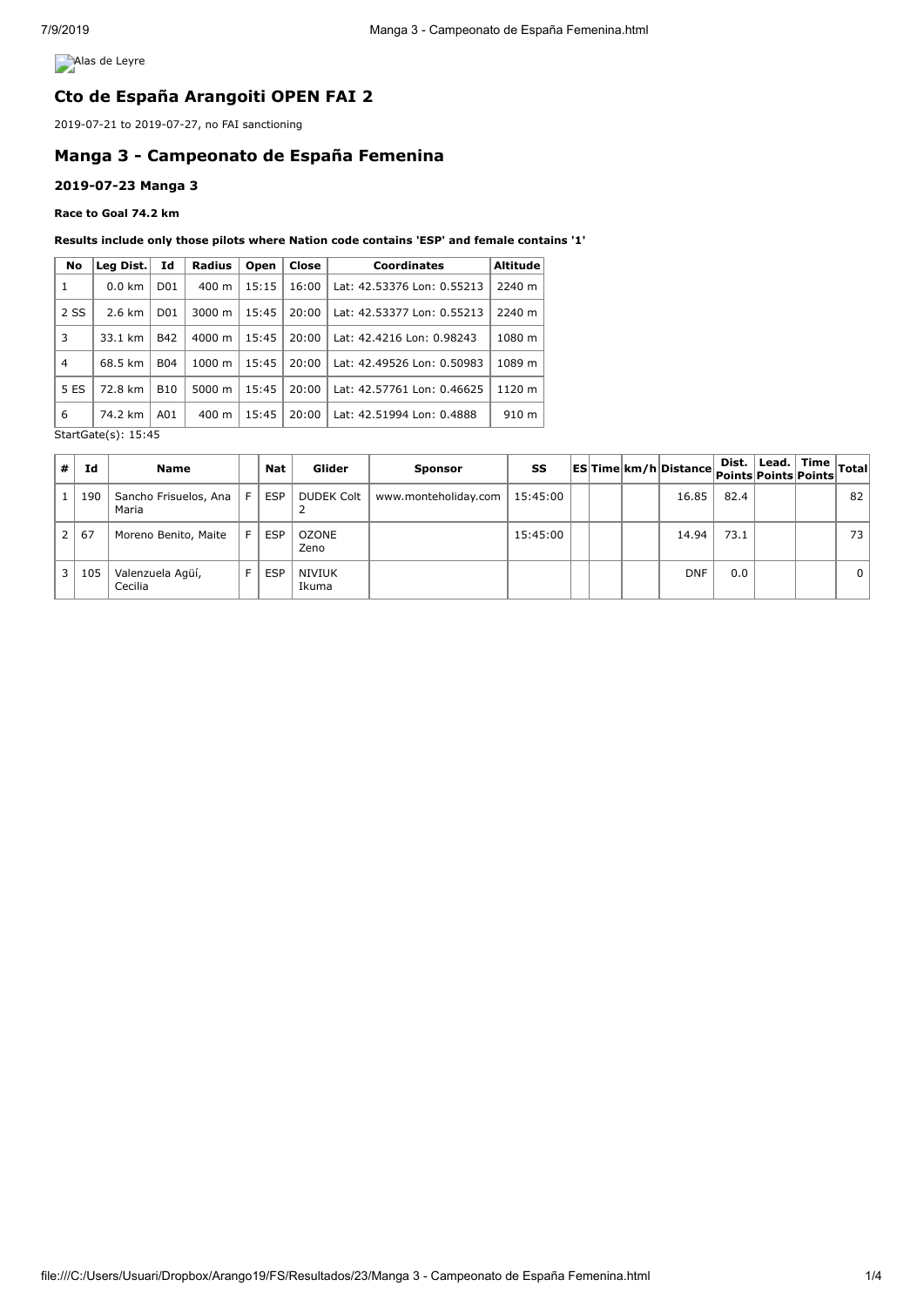**Pilots absent from task (ABS)**

**Id Name**

## **Pilots not yet processed (NYP)**

**Id Name**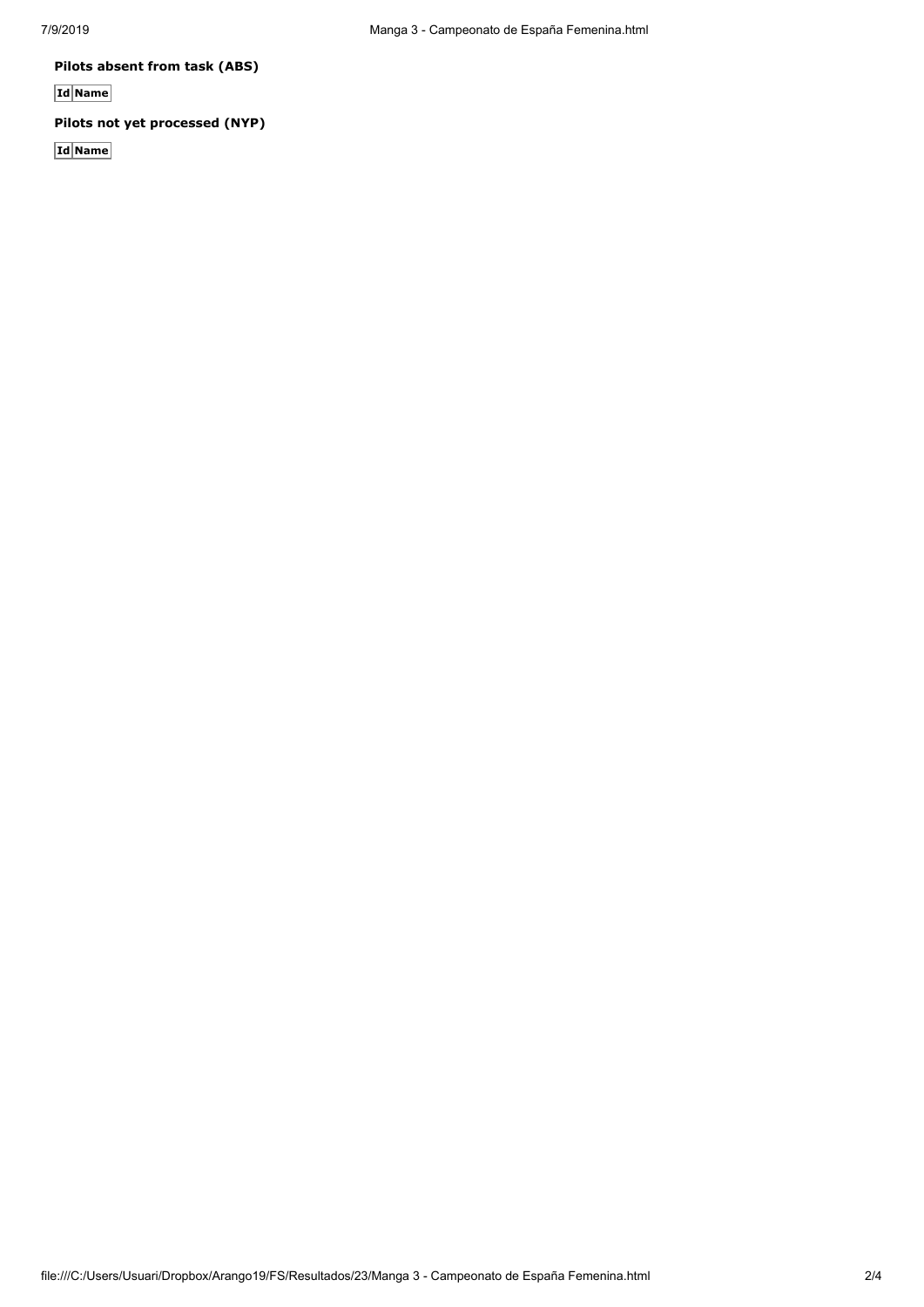#### **Task statistics**

| 70.246<br>ss_distance<br>74.155<br>task distance |
|--------------------------------------------------|
|                                                  |
|                                                  |
| 72.846<br>launch_to_ess_distance                 |
| 116<br>no_of_pilots_present                      |
| no_of_pilots_flying<br>109                       |
| no_of_pilots_lo<br>19                            |
| no_of_pilots_reaching_nom_dist<br>100            |
| no_of_pilots_reaching_es<br>90                   |
| no_of_pilots_reaching_goal<br>90                 |
| 7264.875<br>sum_flown_distance                   |
| best_dist<br>74.155                              |
| best_time<br>1.70111111111111                    |
| worst_time<br>4.16861111111111                   |
| no_of_pilots_in_competition<br>117               |
| no_of_pilots_landed_before_stop                  |
| 6848.875<br>sum_dist_over_min                    |
| 6848.875<br>sum_real_dist_over_min               |
| sum_flown_distances<br>7264.875                  |
| best_real_dist<br>74.155                         |
| last_start_time<br>2019-07-23T15:45:00+02:00     |
| 2019-07-23T15:45:00+02:00<br>first_start_time    |
| first_finish_time<br>2019-07-23T17:27:04+02:00   |
| max_time_to_get_time_points<br>3.00537761421203  |
| no_of_pilots_with_time_points<br>66              |
| 0.825688073394495<br>goalratio                   |
| arrival_weight                                   |
| departure_weight                                 |
| leading_weight<br>0.1115361576845                |
| time_weight<br>0.525813314798356                 |
| distance_weight<br>0.362650527517145             |
| smallest_leading_coefficient<br>1.06250800952679 |
| available_points_distance<br>362.514966641474    |
| available_points_time<br>475.63545301486         |
| available_points_departure                       |
| available_points_leading<br>161.47577452957      |
| available_points_arrival                         |
| time_validity                                    |
| launch_validity<br>0.999626194185904             |
| distance_validity                                |
| stop_validity                                    |
| day_quality<br>0.999626194185904                 |
| ftv_day_validity<br>0.999626194185904            |
| time_points_stop_correction                      |

### **Scoring formula settings**

**param value**